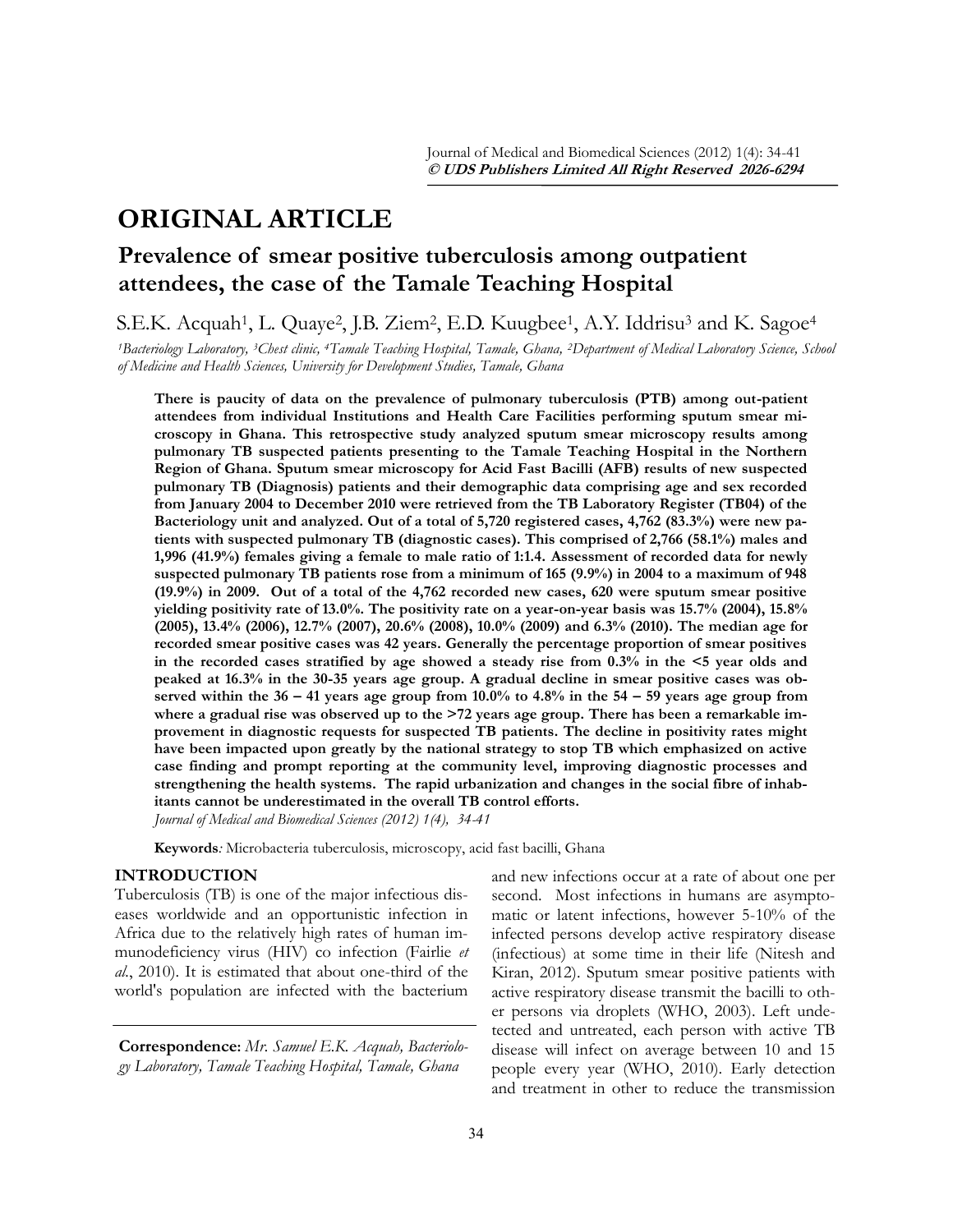within communities are therefore essential for an effective control of the disease (Borgdorff *et al.*, 2002).

Passive detection where self-referred out-patient attendees at health facilities are evaluated on signs and symptoms suggestive of TB and referred to the laboratory for sputum smear microscopy for Acid Fast Bacilli (AFB) remains the major diagnostic tool of TB diagnosis and management in developing countries (WHO, 1997; Steingart *et al.*, 2006; Addo *et al.*, 2010). Passive detection is and continues to be the main strategy for TB case finding in Ghana. Although Ghana is not ranked among the world"s highburden TB countries, the disease still remains a major cause of morbidity and mortality in the country (WHO, 2009). One of the major challenges facing the National Tuberculosis Control Program (NTP) in Ghana is the reported low case detection due partly to under reporting from health facilities (Addo *et al.*, 2010). In spite of the over 46,000 new TB cases reported annually (WHO, 2006a), which is estimated to rank between 19% and 31% (1990-2009) detection rates, this still falls short of the expected average of 50% in Africa and a Global target of 70% (WHO, 2008). Data from NTP presented at national level are collated from the peripheral health facilities through the Regional Health Directorates; however, there is indication that less than a third of the estimated number of TB cases detected within these health facilities are officially reported each year (Addo *et al.*, 2010).

Moreover there is limited independent data from institutions and health care facilities enumerating TB case detection performance of such institutions to support the data from the NTP. This study was therefore aimed at assessing the prevalence of new smear-positive pulmonary tuberculosis diagnosed among suspected persons presenting at the Tamale Teaching Hospital from January 2004 to December 2010.

## **MATERIALS AND METHODS Study design and site**

This hospital-based retrospective study was conducted at the Tamale Teaching Hospital (TTH) and comprised of review of available data from January 2004 to December 2010. TTH is a 340 bed complement hospital situated in the Northern Region of Ghana. In addition to offering clinical care to inhabitants of the Tamale metropolis and its surrounding districts, it also serves as a referral hospital to the two Upper Regions (Upper East and Upper West) of Ghana. The hospital runs six clinical departments including the Chest clinic/ward which attends to patients with complicated respiratory tract infections including TB cases visiting the hospital from the metropolis, surrounding districts and catchment areas beyond the region.

### **Data extraction**

Data comprising age, sex and results for Ziehl-Neelsen stained sputum smear microscopy for Acid Fast Bacilli (AFB) of all recorded cases from January 2004 to December 2010 were retrieved from the TB Laboratory Register (TB04) of the Tamale Teaching Hospital Bacteriology Laboratory. From the recorded data information about patients for whom diagnosis has been requested for the first time were retrieved and theses were classified as new suspected TB. Repeat cases and patients requesting follow-up test were excluded from the analysis.

## **Case definition**

A case of pulmonary TB was classified as positive (confirmed case of PTB) if at least one out of the two/three smears from the two/three sputum specimen received was AFB positive and quantified as being scanty, 1+, 2+ and 3+ AFB present. New patients for the purposes of this study were defined as patients who were not on TB treatment .

#### **Data analysis**

Data retrieved were entered into Microsoft Excel and analyzed using GraphPad Prism® Version 5.0 for Windows (GraphPad Software, San Diego, CA, USA). Normality of data was tested using Kolmogorov-Smirnov normality test ( $\alpha > 0.05$ ). Descriptive statistics was employed to explain the general distribution of data. Categorical variables were compared using Chi-square test where appropriate. For all statistical comparisons a  $p$ -value of  $\leq 0.05$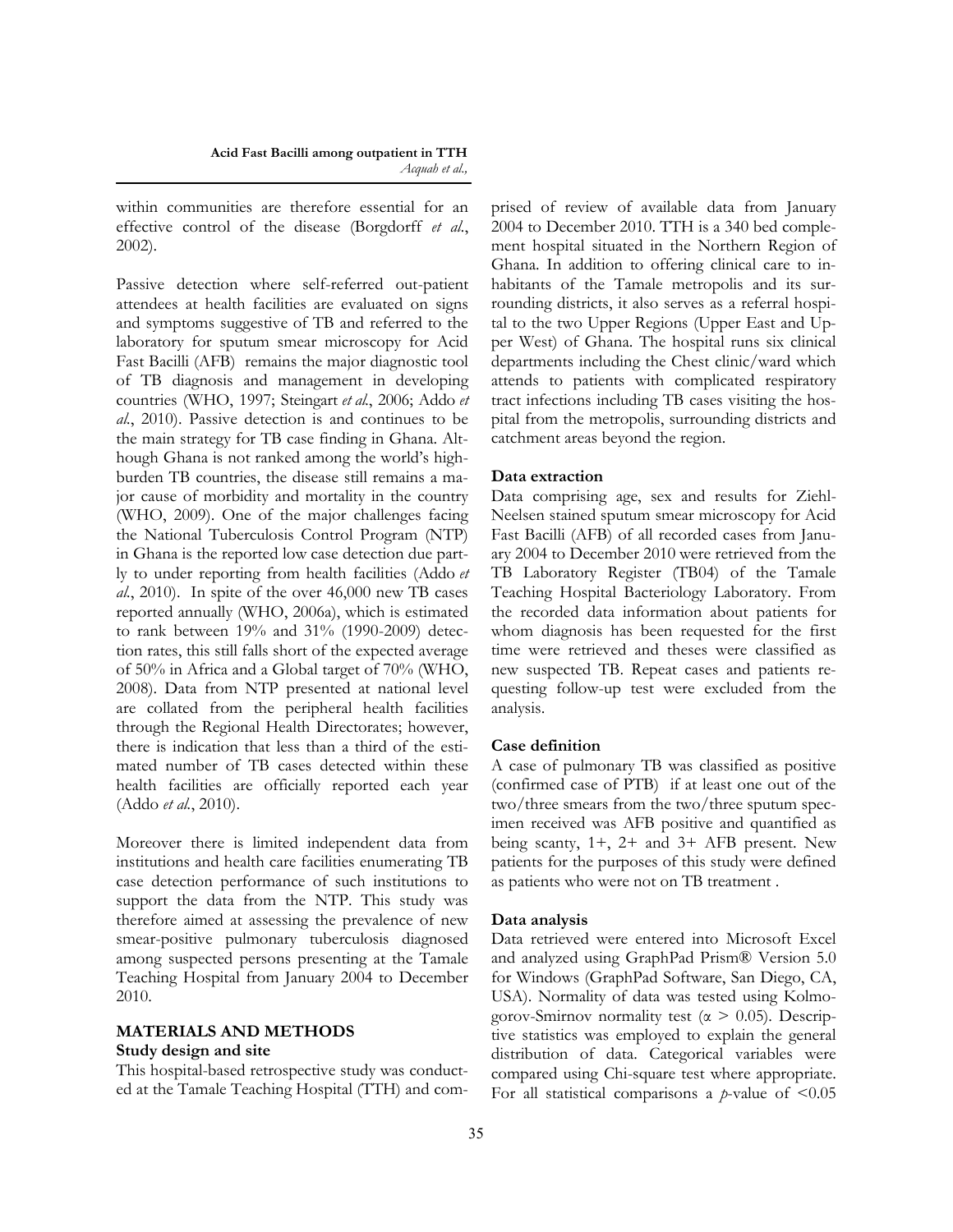was considered statistically significant. This study was approved by the Planning and Research unit of the Tamale Teaching Hospital.

## **RESULTS**

A total of 5,720 cases were registered during the period under study in the TB 04 register at the laboratory, out which a total of 4,762 new patients with suspected pulmonary TB (diagnostic) were screened for AFB. More males reported with symptoms of pulmonary TB compared to females for the periods under review. Males comprised 2,766 (58.1%) and females 1,996 (41.9%) giving a female to male ratio of 1:1.4. (Table 1).

Table 2 represents the yearly age variables among the patients from 2004 to 2010. The median ages for newly suspected cases ranged from a least of 40 years in 2006 and 2007 respectively to a maximum of 44.5 in 2010. The study recorded a minimum age of one (1) year and a maximum age of 102 years in the years under review with inter-quartile (IQR) age spanning from 27 years to 70 years.

#### **Acid Fast Bacilli among outpatient in TTH**  *Acquah et al.,*

In total, 620 of the 4,762 suspected cases examined were Acid Fast Bacilli positive representing cumulative positivity rate of 13.0%. When stratified into the respective years, the positivity rates were as follows: 15.7% (74/471) in 2004, 15.8% (66/416) in 2005, 13.4% (66/494) in 2006, 12.7% (78/616) in 2007, 20.6% (183/890) in 2008, 10.0% (95/948) in 2009 and 6.3% (58/927) in 2010. The proportion of suspected cases to smear positives was 7:1, implying that for every seven new suspected pulmonary TB patients screened, there was one smear positive for the period under review. The general trend showed a gradual decline in the proportions of smear positives from 2004 (15.7%) to 2010 (6.3%), with the exception of 2008 which showed a sharp rise in smear positive cases (20.6%) (Figure 1).

For the years under review, dominance in male smear positivity was observed over that of females. Out of the 620 smear positives, 383 (61.8%) were males giving a male to female ratio of 1.0:0.6. A marked rise in the proportions of smear positives in females (46.4%) was observed in 2008(Figure 2).

#### **Table 1: General overview of TB cases examined within the years under review**

|       |                               | <b>New Suspected Cases</b> |           |       |  |
|-------|-------------------------------|----------------------------|-----------|-------|--|
| Year  | <b>Total Registered Cases</b> | Male                       | Female    | Total |  |
| 2004  | 594                           | 306(65.0)                  | 165(35.0) | 471   |  |
| 2005  | 534                           | 277(66.6)                  | 139(33.4) | 416   |  |
| 2006  | 611                           | 310(62.8)                  | 184(37.2) | 494   |  |
| 2007  | 770                           | 348(56.5)                  | 268(43.5) | 616   |  |
| 2008  | 1114                          | 496(55.7)                  | 394(44.3) | 890   |  |
| 2009  | 1117                          | 543(57.3)                  | 405(42.7) | 948   |  |
| 2010  | 1012                          | 486(52.4)                  | 441(47.6) | 927   |  |
| Total | 5720                          | 2766                       | 1996      | 4762  |  |

| Table 2: Age stratification for reviewed cases in suspected TB patients |  |  |
|-------------------------------------------------------------------------|--|--|
|                                                                         |  |  |

| <b>Years Under Review</b> |           |           |           |           |           |           |           |  |  |  |
|---------------------------|-----------|-----------|-----------|-----------|-----------|-----------|-----------|--|--|--|
| Age                       | 2004      | 2005      | 2006      | 2007      | 2008      | 2009      | 2010      |  |  |  |
| Minimum year              |           | 5.        |           | 6         |           |           |           |  |  |  |
| Median year               | 42        | 44        | 40        | 40        | 42        | 44.5      | 41        |  |  |  |
| Maximum year              | 100       | 90        | 95        | 92        | 95        | 90        | 102       |  |  |  |
| IQR year                  | $27 - 60$ | $32 - 60$ | $30 - 56$ | $27 - 60$ | $29 - 65$ | $29 - 70$ | $27 - 65$ |  |  |  |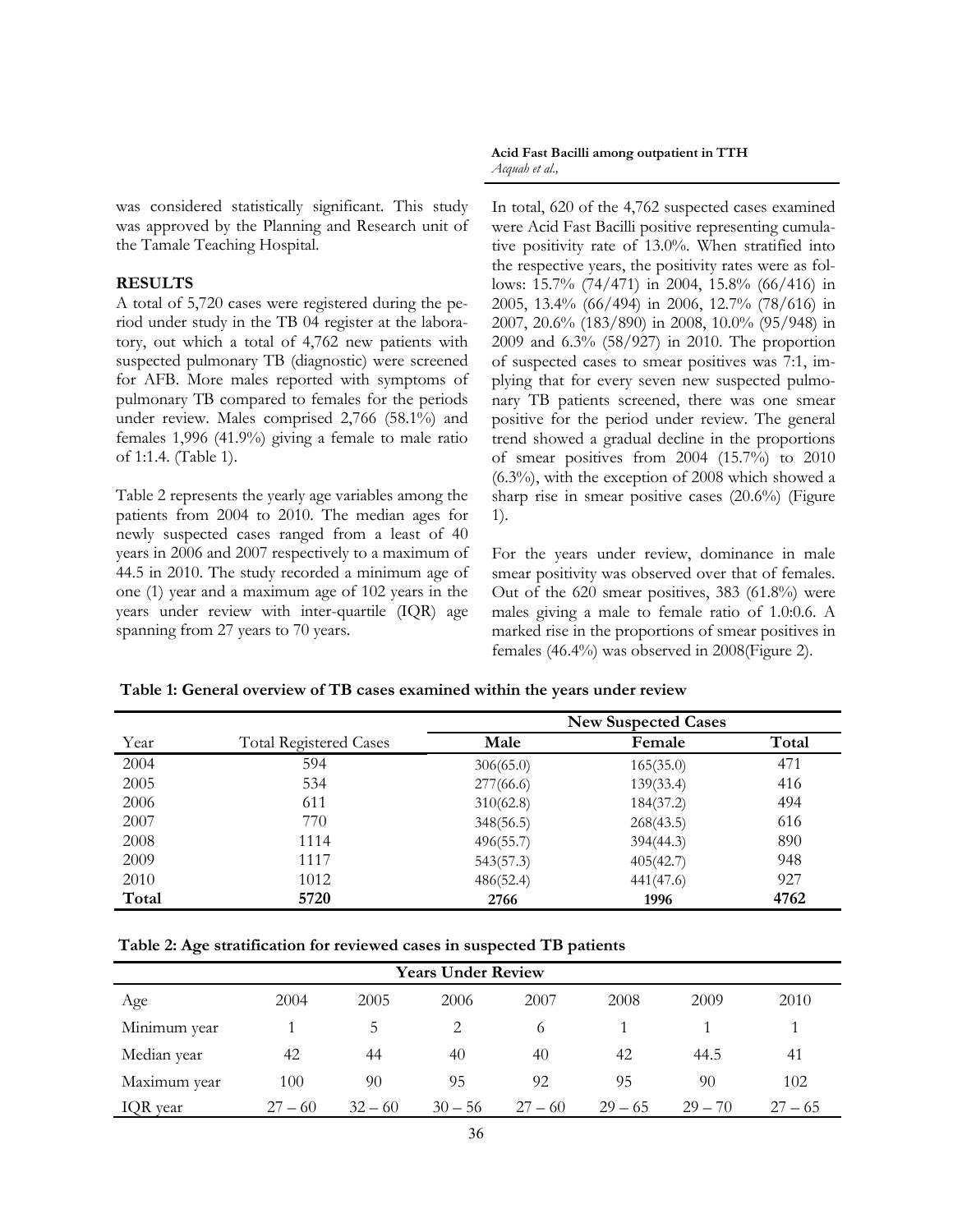**Acid Fast Bacilli among outpatient in TTH**  *Acquah et al.,*



**Figure 1: Pulmonary TB sputum smear positive cases over the study period** 

Figure 3 shows the distribution of cumulative smear positive cases by age groups over the review period.



**Figure 2: Sex distribution of Pulmonary TB sputum smear positive cases over the study period.**

Generally, the percentage proportion of smear positives rose steadily from 0.3% in the <5 year olds and peaked to  $16.3\%$  in the  $30 - 35$  years age group. There was a gradual decline smear positive cases from 10.0% in the  $36 - 41$  years age group to  $4.8\%$ in the 54 – 59 years age group from where a gradual rise was observed up to the >72 years age group.

#### **DISCUSSION**

The number of individuals with active TB disease



**Figure 3: Age group distribution for recorded pulmonary TB sputum smear positive cases over the study period (2004 – 2010).**

and proximity with these persons are important risk factors for TB infection. Thus, the Stop TB Strategy adopted by the NTP aims to control TB mainly by cutting the transmission chain which should be achieved through early detection and effective treatment of all people with active TB disease (WHO, 2006b; Lonnroth *et al.*, 2009). This study aimed at reviewing the prevalence of new smear positive TB cases among out patient department (OPD) attendees reporting to the Tamale Teaching Hospital. The study observed improvement in reported case activity among suspected individual patients in a year-on-year basis with steady declines in positivity rates with an exception in case activity for 2008 which recorded a high positivity rate. This sudden spike could be due to the national action plan from NTP in 2008 tasking all health facilities to be actively involved in case finding and this mandated that patients who are high suspects or with cough were sent to the laboratory for sputum smear microscopy. Cases for which sputum smear turns out positive, the case is traced back to the exact home address and all members of the household are encouraged to take sputum smear tests hence the increase in registered cases and new smear positives for that particular year. This notwithstanding, the observation of declines in positivity rates could be suggestive of one of the following: an overall impact with the initiated treat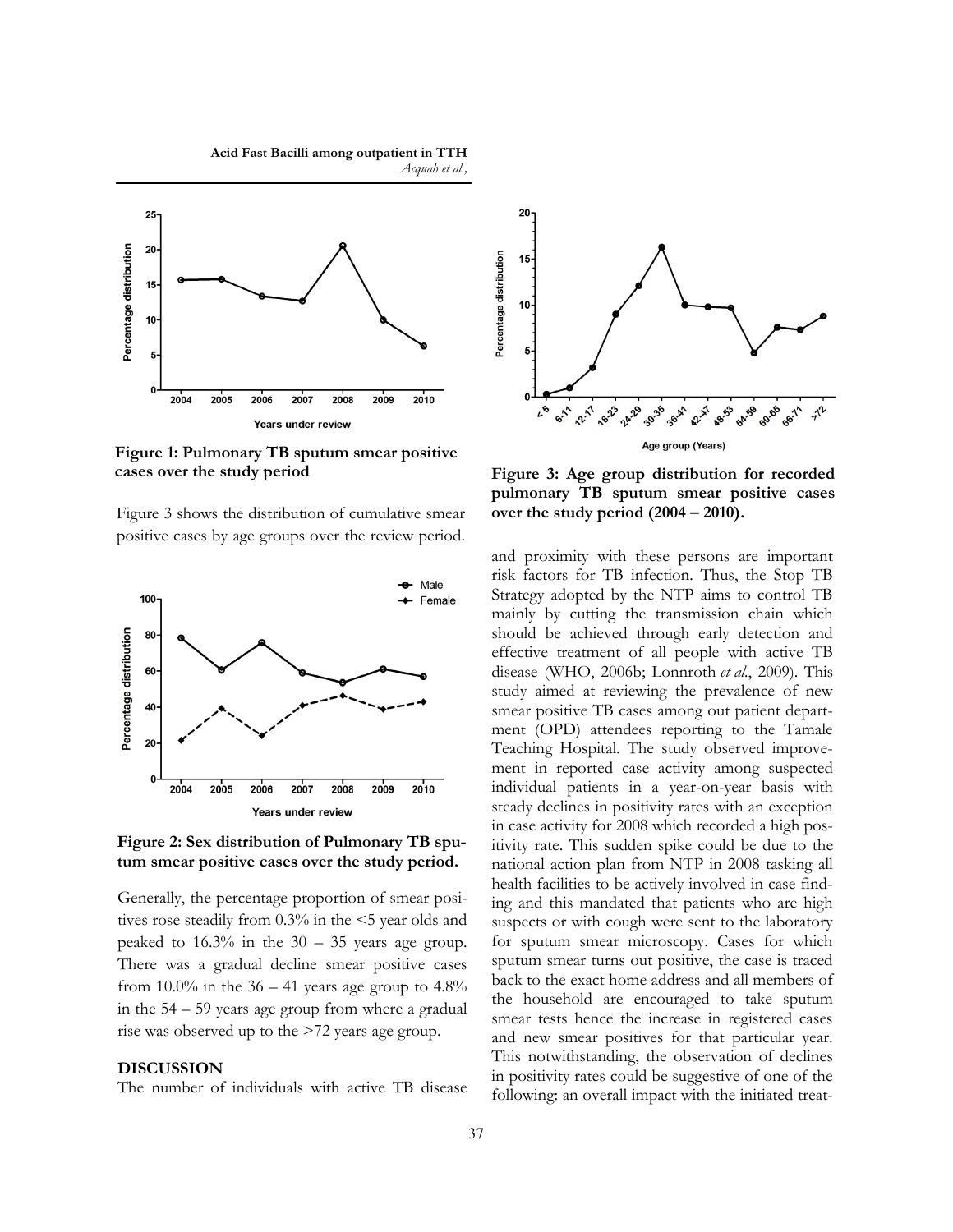ment plan accompanying the Stop TB Strategy adopted by NTP; a decline in TB prevalence among patients within the catchment area of the hospital or the fact that those who are really burdened with TB disease are either not reporting promptly to the hospital to seek treatment or are missed due to institutional challenges affecting case detection activities within the hospital.

The impact of initiated treatment plans and support packages afforded to patients burdened with TB could have led to the effective management of cases and improvements in living and social conditions of the people thereby leading to a reduction in prevalence rates and declines in risk of transmission from infected individuals. Over time, the social and living conditions of indigenes have improved tremendously with improvement in diet and environmental hygiene. The resultant decrease in overcrowding in homes as a result of social development could have impacted greatly on the degree of exposure, reduction in the risk of transmission and susceptibility to infection in exposed persons as related in the studies of Vynnyvk and Fine (1999) and Lonnroth *et al.,*  (2009). In order to improve case detection, other studies have advocated for active case search through community and household visits which will not only improve smear positivity rates but as well address the social and gender inequities associated with accessibility of health care services by TB patients (Horie *et al.*, 2007; Yimer *et al.*, 2009; Tadesse *et al.*, 2011).

The observed smear positivity rate from adolescence, into young adulthood could partly be attributed to the propensity of such age class being actively involved in social events where overcrowding is rife and as such being in the relatively high risk group as related in the studies of Lonnroth *et al.,* (2009) and Bekker and Wood (2012). The study further observed a low prevalence of TB in children  $($  5 years) which finding corroborates other studies that reported low smear positive pulmonary TB cases in children, supporting the fact that children rarely produce bacteriologically positive sputum (Starke, 1993; Osborne, 1995; Raqib *et al.*, 2009). Bacteriological diagnosis of TB in young children has remained a major **Acid Fast Bacilli among outpatient in TTH**  *Acquah et al.,*

challenge particularly in resource-limited areas due to diagnostic constraints (Osborne, 1995). In countries, where TB is not endemic, most childhood TB cases are detected through close contact with an infectious index patient, a positive tuberculin skin test (TST) result, and presence of suggestive abnormalities on a chest radiograph. With the exception of contact with an infectious index patient, the aforementioned diagnostic tools are virtually nonexistent in resource-limited countries where childhood TB is closely associated with poverty, overcrowding and malnutrition.

Furthermore, active case detection and contact tracing activities are not routinely done primarily because of deficiencies in home address allocation and as such diagnosis, is solely based on suggestive signs or symptoms and chest radiograph abnormalities (Cruz and Starke, 2007). The positivity rate of sputum smear microscopy and culture in children has been reported to be less than 15% and between 30%–40% respectively (Marais and Pai, 2007). The challenge lies in the acquisition of adequate quality specimens, particularly from smaller children. Even though diagnostic algorithms have been recommended through consensus and expert opinion, these algorithms prolong the child"s evaluation over a period of time. The resultant delayed diagnosis might be an important cause of increased TB mortality in children particularly situated in resourcelimited countries (Eamranond and Jaramillo, 2001)**.** 

The steady rise of positivity rates in the elderly from the 60-65 years age group as observed in the current study agrees well with other studies (Davies, 2007; Schaaf *et al.*, 2010). These studies have shown that the elderly because of age related decline in immunity and risk factors such as poverty, malnutrition and smoking especially in resource-limited areas are most often affected with other chronic diseases either with subtle or atypical clinical manifestations thereby making early diagnosis more difficult and going unrecognized. The diseases are therefore mostly detected in the advanced state (Zevallos and Justman, 2003; Davies, 2007; WHO, 2007; Schaaf *et al.*, 2010) and as such a high index of suspicion is of the essence in order to make an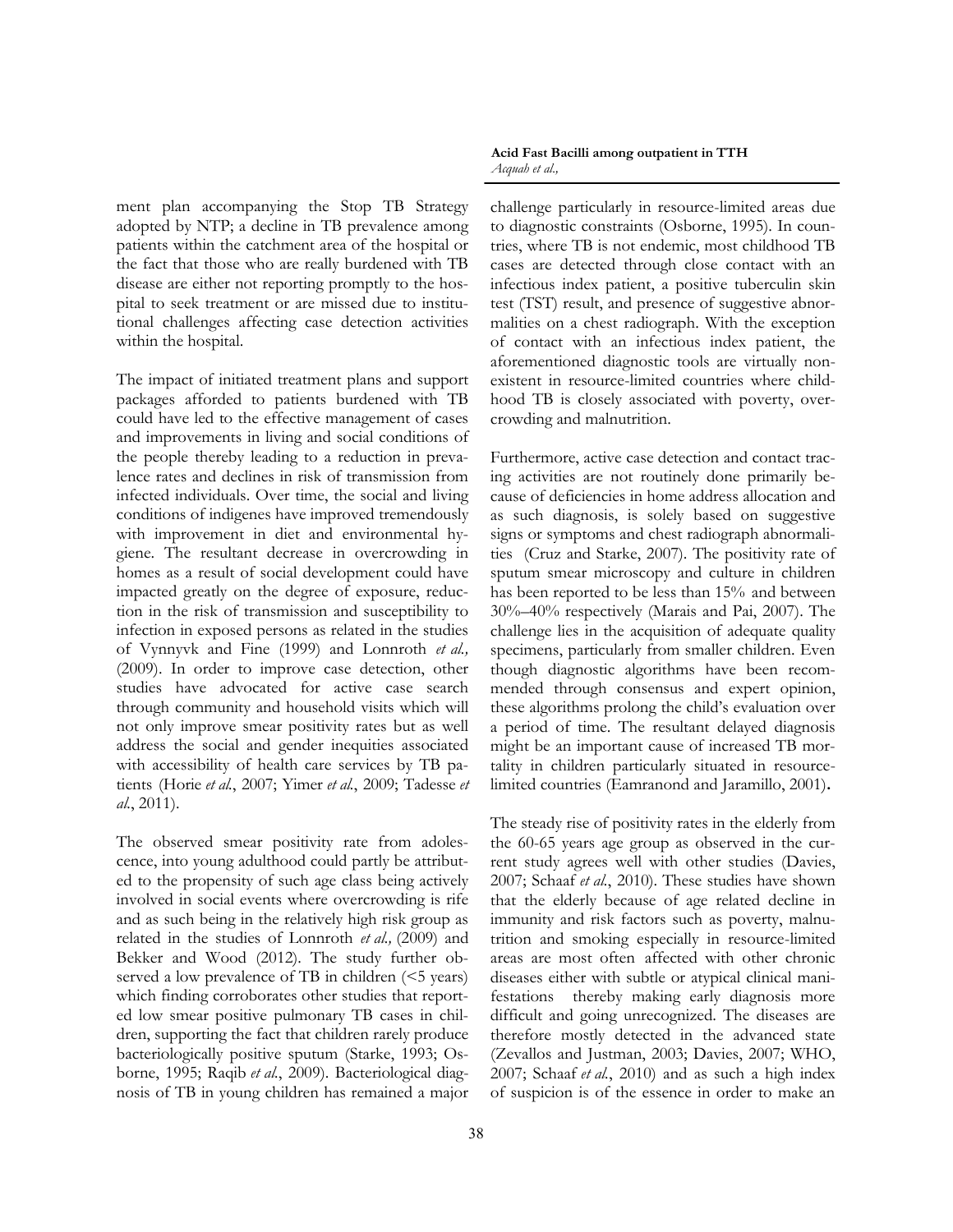early diagnosis; and timely initiation of treatment are important in both the very young and the elderly.

In consent with other reports (Murray *et al.*, 1990; Connolly and Nunn, 1996; Hudelson, 1996; WHO, 2004), this study observed high proportion of sputum smear positivity among males than in females. This observed trend agrees well with global picture of tuberculosis cases notified (WHO, 2004). According to the WHO report, more smear-positive males than females infected with tuberculosis are diagnosed every year and notified. Several reasons including biological, epidemiological, social and cultural barriers have been cited for this observed gender-based difference (Jianming *et al.*, 2008; Neyrolles and Quintana-Murci, 2009). Health care accessibility and health seeking behaviours with regards to stigmatization and its social consequences have been noted to be more pronounced in the females than in males and therefore affect their health care seeking behaviours hence the overall seemingly low femalerelated cases (Diwan *et al.*, 1998; Uplekar *et al.*, 1999; Borgdorff *et al.*, 2000).

Other studies have indicated that men are more likely to be associated with factors and behaviours such as, frequent use of alcohol and illicit drugs that may increase their exposure and influence the rate at which the infection progresses into active disease (Hudelson, 1996). The quality of sputum specimen produced by suspected individuals has also been cited. Indications of poor-quality sputum specimens usually submitted by women has been noted to account for lower smear positivity in women than in men (Khan *et al.*, 2007). This review has provided the baseline information for further studies into the sociological and behavioural factors mediating the gender and age differentials associated with TB infections within the catchment area. Furthermore, research into the transmission dynamics of the disease would also provide insight into whether the high rates of infection among males and the young adults are due to reactivation of latent infection or recent transmission.

## **CONCLUSIONS**

There is an indication of remarkable improvement in the case detection efforts in the hospital which could possibly have resulted in the steady decline of positivity rates. Such gains made can further be enhanced by creating effective help-seeking environments within the communities and the hospital, improving diagnostic and health systems efficiency. Furthermore, to minimize delays in initiating effective chemotherapy, intensified case-finding activities should be directed towards high-risk communities and age-specific groups so as to increase awareness of typical symptoms of TB disease.

#### **COMPETING INTERESTS**

The authors declare that they have no competing interests.

#### **REFERENCE**

- Addo K.K., Yeboah-Manu D., Dan-Dzide M., Owusu-Darko K., Caulley P., Mensah G.I., Minamikawa M., Lienhardt C., Bonsu F.A. and Ofori-Adjei D. (2010) Diagnosis of tuberculosis in ghana: the role of laboratory training. *Ghana Med J* 44, 31-36.
- Borgdorff M.W., Floyd K. and Broekmans J.F. (2002) Interventions to reduce tuberculosis mortality and transmission in low- and middle-income countries. *Bull World Health Organ* 80, 217-227.
- Borgdorff M.W., Nagelkerke N.J., Dye C. and Nunn P. (2000) Gender and tuberculosis: a comparison of prevalence surveys with notification data to explore sex differences in case detection. *Int J Tuberc Lung Dis* 4, 123-132.
- Connolly M. and Nunn P. (1996) Women and tuberculosis. *World Health Stat Q* 49, 115-119.
- Cruz A.T. and Starke J.R. (2007) Clinical manifestations of TB in children. *Pediatr Respir Rev* 8, 107–117.
- Davies P.D. (2007) TB in the elderly in industrialised countries. *Int J Tuberc Lung Dis* 11, 1157-1159.
- Diwan V., Thorson A and Winkvist A (1998) *NHV report 1998*, Gender and tuberculosis ed. Göteborg: Nordic School of Public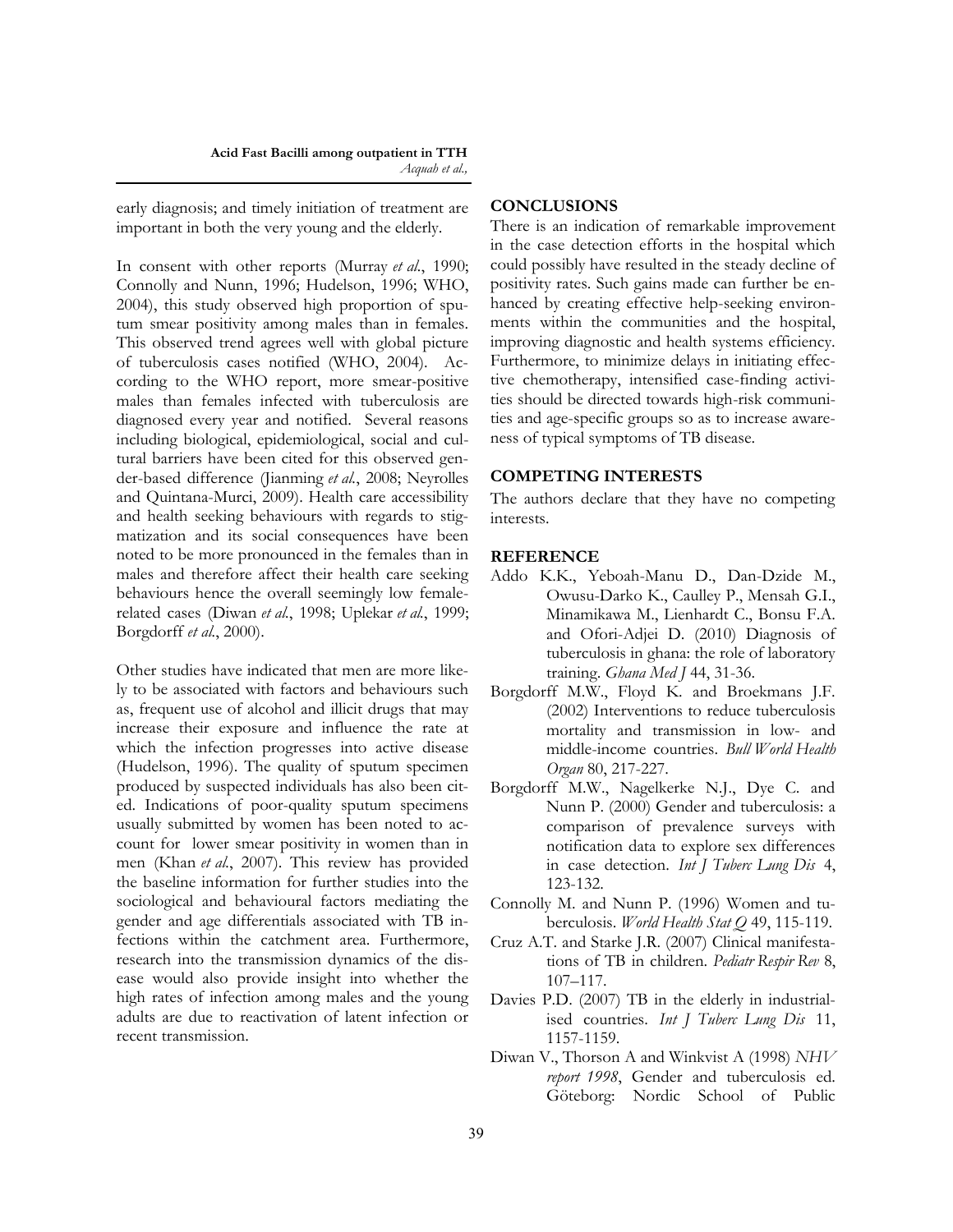Health,.

- Eamranond P. and Jaramillo E. (2001) Tuberculosis in children: reassessing the need for improved diagnosis in global control strategies. *Int J Tuberc Lung Dis* 5, 594-603.
- Fairlie L., Beylis N.C., Reubenson G., Moore D.P. and Madhi S.A. (2010) High prevalence of childhood multi-drug resistant tuberculosis in Johannesburg, South Africa: a cross sectional study. *BMC Infect Dis* 11, 28.
- Horie T., Lien L.T., Tuan L.A., Tuan P.L., Sakurada S., Yanai H., Keicho N. and Nakata K. (2007) A survey of tuberculosis prevalence in Hanoi, Vietnam. *Int J Tuberc Lung Dis* 11, 562-566.
- Hudelson P. (1996) Gender differentials in tuberculosis: the role of socio-economic and cultural factors. *Tuber Lung Dis* 77, 391-400.
- Jianming W., Yang F, Hongbing S and Biao X (2008) Gender difference in knowledge of tuberculosis and associated health-care seeking behaviours: a crosssectional study in a rural area of China. . *BMC Public Health* 8, 1–7.
- Khan M.S., Osman Dar MBBS, Charalambos Sismanidis PhD, Karam Shah MBBS and FRCP P.P.G.-F. (2007) Improvement of tuberculosis case detection and reduction of discrepancies between men and women by simple sputum-submission instructions: a pragmatic randomised controlled trial. *The Lancet* 369, 1955-1960.
- Lonnroth K., Jaramillo E., Williams B.G., Dye C. and Raviglione M. (2009) Drivers of tuberculosis epidemics: the role of risk factors and social determinants. *Soc Sci Med* 68, 2240-2246.
- Marais B.J. and Pai M. (2007) New approaches and emerging technologies in the diagnosis of childhood tuberculosis. *Pediatr Respir Rev* 8, 124–133.
- Murray C.J., Styblo K. and Rouillon A. (1990) Tuberculosis in developing countries: burden, intervention and cost. *Bull Int Union Tuberc Lung Dis* 65, 6-24.
- Neyrolles O. and Quintana-Murci L. (2009) Sexual inequality in tuberculosis. *PLoS Med* 6,

e1000199.

- Nitesh C.M. and Kiran S. (2012) Advances in Life Science and Technology. *Advances in Life Science and Technology* 5.
- Osborne C.M. (1995) The challenge of diagnosing childhood tuberculosis in a developing country. *Arch Dis Child* 72, 369-374.
- Raqib R., Mondal D., Karim M.A., Chowdhury F., Ahmed S., Luby S., Cravioto A., Andersson J. and Sack D. (2009) Detection of antibodies secreted from circulating Mycobacterium tuberculosis-specific plasma cells in the diagnosis of pediatric tuberculosis. *Clin Vaccine Immunol* 16, 521-527.
- Schaaf H.S., Collins A., Bekker A. and Davies P.D. (2010) Tuberculosis at extremes of age. *Respirology* 15, 747-763.
- Starke J.R. (1993) Childhood tuberculosis. A diagnostic dilemma. *Chest* 104, 329-330.
- Steingart K.R., Henry M., Ng V., Hopewell P.C., Ramsay A., Cunningham J., Urbanczik R., Perkins M., Aziz M.A. and Pai M. (2006) Fluorescence versus conventional sputum smear microscopy for tuberculosis: a systematic review. *Lancet Infect Dis* 6, 570-581.
- Tadesse T., Demissie M, Berhane Y, Kebede Y and Abebe M (2011) Two-Thirds of Smear-Positive Tuberculosis Cases in the Community Were Undiagnosed in Northwest Ethiopia: Population Based Cross-Sectional Study. *PLoS ONE* 6, e28258.
- Uplekar M., Rangan S and Ogden J (1999) *Gender and tuberculosis control: towards a strategy for research and action, WHO/TB/2000.280.* Geneva: World Health Organization, .
- WHO (1997) *Global Tuberculosis Programme. Treatment of tuberculosis: guidelines for national programmes.*, 2nd ed. Geneva, Switzerland: World Health Organization.
- WHO (2003) *Toman's Tuberculosis. Case Detection, Treatment and Monitoring.*, 2nd ed: WHO, Geneva.
- WHO (2004) Global tuberculosis control. Surveillance, planning, financing. Geneva. *World Health Organization: Geneva, Switzerland*.
- WHO (2006a) Global Tuberculosis Control Report. *World Health Organization*.